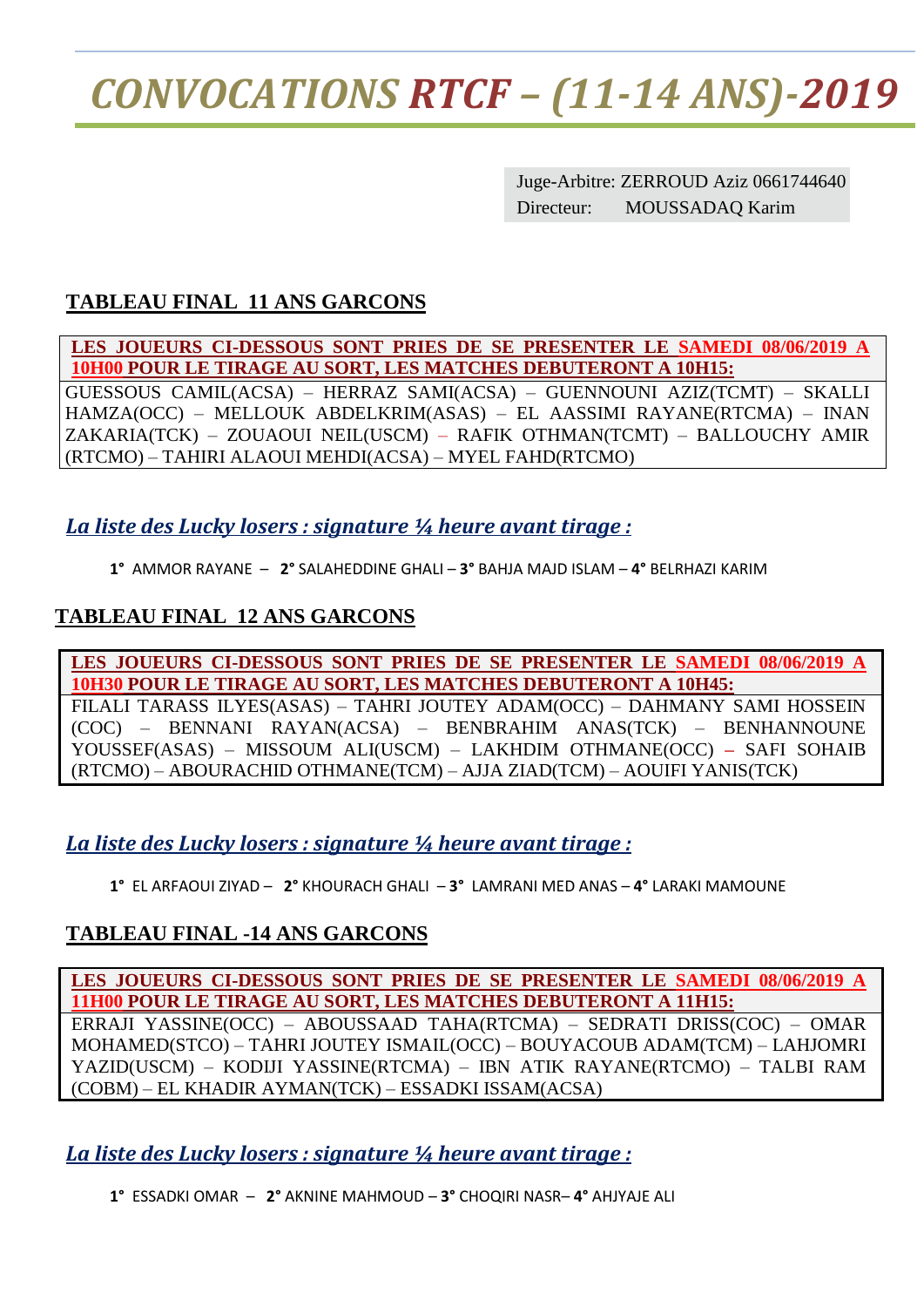## *CONVOCATIONS RTCF – (11-14 ANS)-2019*

#### **TABLEAU QUALIF. 11 ANS FILLES**

#### **Samedi 08/06/2019 :**

| 12H <sub>00</sub> | OUDGHIRI DOUAE(RTCF) – EL HADEF AMIRA(STCO) – BOUSLAMTI KENZA(RTCMO) –<br>TAZI MERYEM(RTCF) - HOUARI KAMILIA(TCF) - SEBBAR GHITA(LANORIA) |
|-------------------|-------------------------------------------------------------------------------------------------------------------------------------------|
| <b>17H 00</b>     | ADDIOUI GHITA(LANORIA)                                                                                                                    |

#### **TABLEAU FINAL 11 ANS FILLES**

#### **Dimanche 09/06/2019 :**

**10H 00** TOUMLILT TASMINE(ACSA) – DERKAOUI MALAK(RTCA)

#### **TABLEAU FINAL 12 ANS FILLES**

**LES JOUEUSES CI-DESSOUS SONT PRIEES DE SE PRESENTER LE SAMEDI 08/06/2019 A 12H00 POUR LE TIRAGE AU SORT, LES MATCHES DEBUTERONT A 12H15:**

HADAB SOFIA(USCM) – ESSADKI KENZA(ACSA) – MOUTAKI ZINEB(ACSA) – LBAHY ANISSA(RTCMO) – HADAB CAMILIA(USCM) – SADOK SOUSSI SELMA(SCF) – ALAOUI MDAGHRI SORAYA(TCM) – ESSAOUDI SARAH(RTCMO)

#### *La liste des Lucky losers : signature ¼ heure avant tirage :*

**1°** SAOUD KENZA – **2°** CRIONAY IMANE

#### **TABLEAU FINAL -14 ANS FILLES**

**LES JOUEUSES CI-DESSOUS SONT PRIEES DE SE PRESENTER LE SAMEDI 08/06/2019 A 17H00 POUR LE TIRAGE AU SORT, LES MATCHES DEBUTERONT A 17H15:** BENYEZZAR KENZA(ACSA) – AJBIRH KENZA(RTCMO) – BAKALY SELMA(RTCF) – EL MOKRI KENZA(RTCF)

*La liste des Lucky losers : signature ¼ heure avant tirage :*

**1°** BOJAADI MAHA – **2°** EL AKILI KENZA